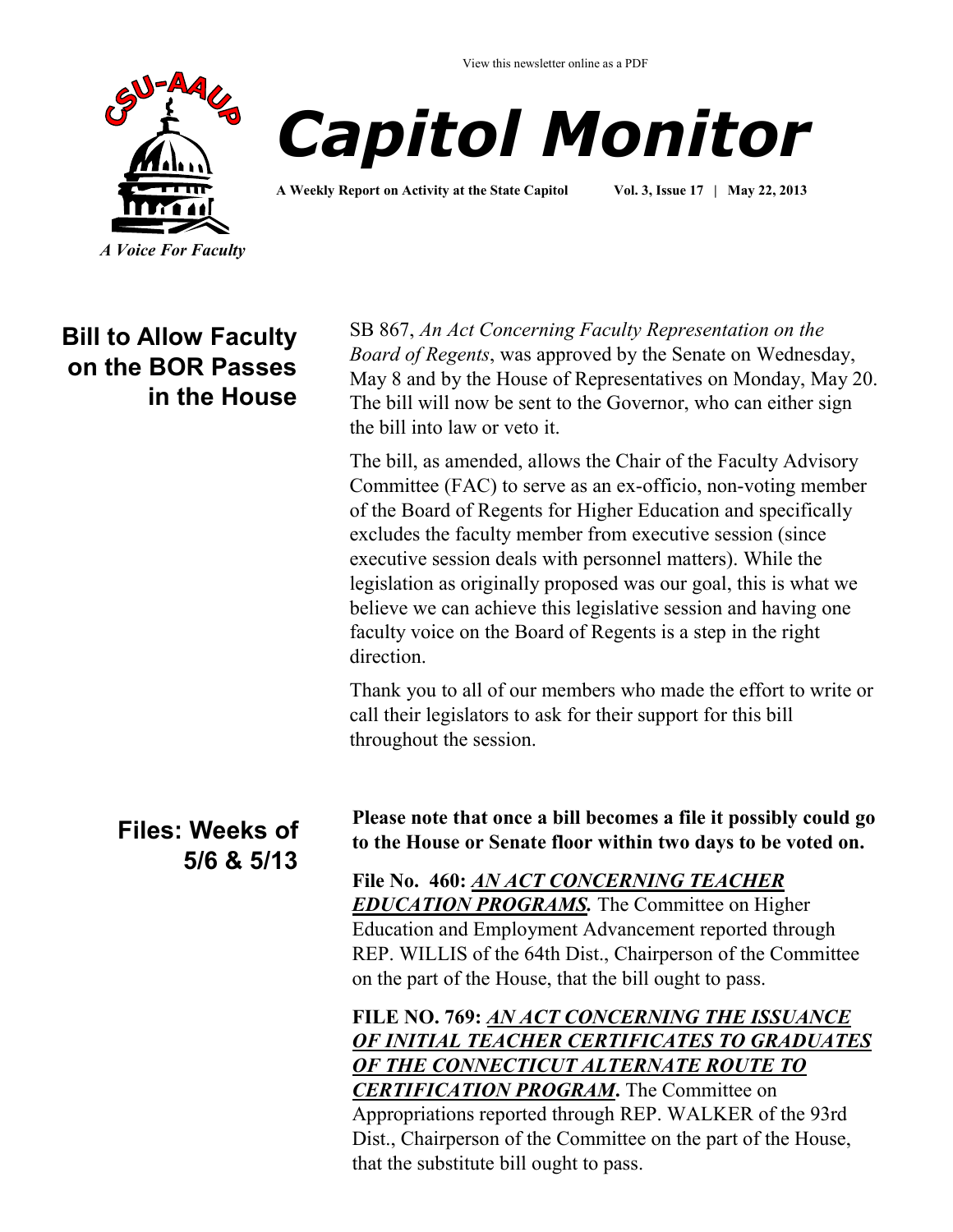**CONTINUED Files: Weeks of 5/6 & 5/13**

**FILE NO. 761:** *[AN ACT CONCERNING NONDEGREE](http://www.cga.ct.gov/asp/cgabillstatus/cgabillstatus.asp?selBillType=File+Copy&bill_num=761&which_year=2013&SUBMIT1.x=-643&SUBMIT1.y=0&SUBMIT1=Normal)  [CERTIFICATE PROGRAMS AND TECHNICAL TRAINING](http://www.cga.ct.gov/asp/cgabillstatus/cgabillstatus.asp?selBillType=File+Copy&bill_num=761&which_year=2013&SUBMIT1.x=-643&SUBMIT1.y=0&SUBMIT1=Normal)  [COURSES PROVIDED BY THE REGIONAL COMMUNITY-](http://www.cga.ct.gov/asp/cgabillstatus/cgabillstatus.asp?selBillType=File+Copy&bill_num=761&which_year=2013&SUBMIT1.x=-643&SUBMIT1.y=0&SUBMIT1=Normal)[TECHNICAL COLLEGES.](http://www.cga.ct.gov/asp/cgabillstatus/cgabillstatus.asp?selBillType=File+Copy&bill_num=761&which_year=2013&SUBMIT1.x=-643&SUBMIT1.y=0&SUBMIT1=Normal)* The Committee on Appropriations reported through SEN. HARP of the 10th Dist., Chairperson of the Committee on the part of the Senate, that the substitute bill ought to pass.

**File No. 767:** *[AN ACT CONCERNING THE BUDGET FOR](http://www.cga.ct.gov/asp/cgabillstatus/cgabillstatus.asp?selBillType=File+Copy&bill_num=767&which_year=2013&SUBMIT1.x=6&SUBMIT1.y=6&SUBMIT1=Normal)  [THE BIENNIUM ENDING JUNE 30, 2015, AND OTHER](http://www.cga.ct.gov/asp/cgabillstatus/cgabillstatus.asp?selBillType=File+Copy&bill_num=767&which_year=2013&SUBMIT1.x=6&SUBMIT1.y=6&SUBMIT1=Normal)  [PROVISIONS RELATING TO REVENUE](http://www.cga.ct.gov/asp/cgabillstatus/cgabillstatus.asp?selBillType=File+Copy&bill_num=767&which_year=2013&SUBMIT1.x=6&SUBMIT1.y=6&SUBMIT1=Normal)***.** The Committee on Appropriations reported through REP. WALKER of the 93rd Dist., Chairperson of the Committee on the part of the House, that the substitute bill ought to pass.

**File No. 768:** *[AN ACT CONCERNING THE EXPENDITURE](http://www.cga.ct.gov/asp/cgabillstatus/cgabillstatus.asp?selBillType=File+Copy&bill_num=768&which_year=2013&SUBMIT1.x=11&SUBMIT1.y=11&SUBMIT1=Normal)  [CAP](http://www.cga.ct.gov/asp/cgabillstatus/cgabillstatus.asp?selBillType=File+Copy&bill_num=768&which_year=2013&SUBMIT1.x=11&SUBMIT1.y=11&SUBMIT1=Normal)***.** The Committee on Appropriations reported through REP. WALKER of the 93rd Dist., Chairperson of the Committee on the part of the House, that the substitute bill ought to pass.

**House of Representatives: Weeks of 5/6 & 5/13**

#### H. B. No. 6365 (RAISED) (File No. 769) *[AN ACT](http://www.cga.ct.gov/asp/cgabillstatus/cgabillstatus.asp?selBillType=File+Copy&bill_num=769&which_year=2013&SUBMIT1.x=-643&SUBMIT1.y=0&SUBMIT1=Normal)  [CONCERNING THE ISSUANCE OF INITIAL TEACHER](http://www.cga.ct.gov/asp/cgabillstatus/cgabillstatus.asp?selBillType=File+Copy&bill_num=769&which_year=2013&SUBMIT1.x=-643&SUBMIT1.y=0&SUBMIT1=Normal)  [CERTIFICATES TO GRADUATES OF THE](http://www.cga.ct.gov/asp/cgabillstatus/cgabillstatus.asp?selBillType=File+Copy&bill_num=769&which_year=2013&SUBMIT1.x=-643&SUBMIT1.y=0&SUBMIT1=Normal)  [CONNECTICUT ALTERNATE ROUTE TO](http://www.cga.ct.gov/asp/cgabillstatus/cgabillstatus.asp?selBillType=File+Copy&bill_num=769&which_year=2013&SUBMIT1.x=-643&SUBMIT1.y=0&SUBMIT1=Normal)  [CERTIFICATION PROGRAM.](http://www.cga.ct.gov/asp/cgabillstatus/cgabillstatus.asp?selBillType=File+Copy&bill_num=769&which_year=2013&SUBMIT1.x=-643&SUBMIT1.y=0&SUBMIT1=Normal)*

The bill was explained by Representative Willis of the 64th.

The bill was discussed by Representatives LeGeyt of the 17th and Lavielle of the 143rd.

On a roll call vote House Bill No. 6365 was passed.

**Senate: Weeks of 5/6 & 5/13**

#### Substitute for S. B. No. 868 (RAISED) (File No. 761) *[AN ACT](http://www.cga.ct.gov/asp/cgabillstatus/cgabillstatus.asp?selBillType=File+Copy&bill_num=761&which_year=2013&SUBMIT1.x=-643&SUBMIT1.y=0&SUBMIT1=Normal)  [CONCERNING NONDEGREE CERTIFICATE PROGRAMS](http://www.cga.ct.gov/asp/cgabillstatus/cgabillstatus.asp?selBillType=File+Copy&bill_num=761&which_year=2013&SUBMIT1.x=-643&SUBMIT1.y=0&SUBMIT1=Normal)  [AND TECHNICAL TRAINING COURSES PROVIDED BY](http://www.cga.ct.gov/asp/cgabillstatus/cgabillstatus.asp?selBillType=File+Copy&bill_num=761&which_year=2013&SUBMIT1.x=-643&SUBMIT1.y=0&SUBMIT1=Normal)  [THE REGIONAL COMMUNITY-TECHNICAL COLLEGES](http://www.cga.ct.gov/asp/cgabillstatus/cgabillstatus.asp?selBillType=File+Copy&bill_num=761&which_year=2013&SUBMIT1.x=-643&SUBMIT1.y=0&SUBMIT1=Normal)*.

Senator Bye of the 5th explained the bill, offered Senate Amendment Schedule "A" (LCO 7054) and moved adoption.

Remarking were Senator Boucher of the 26th and Fasano of the 34th.

On the roll call vote Senate Bill No. 868 as amended by Senate Amendment Schedule "A" (LCO 7054) was passed.